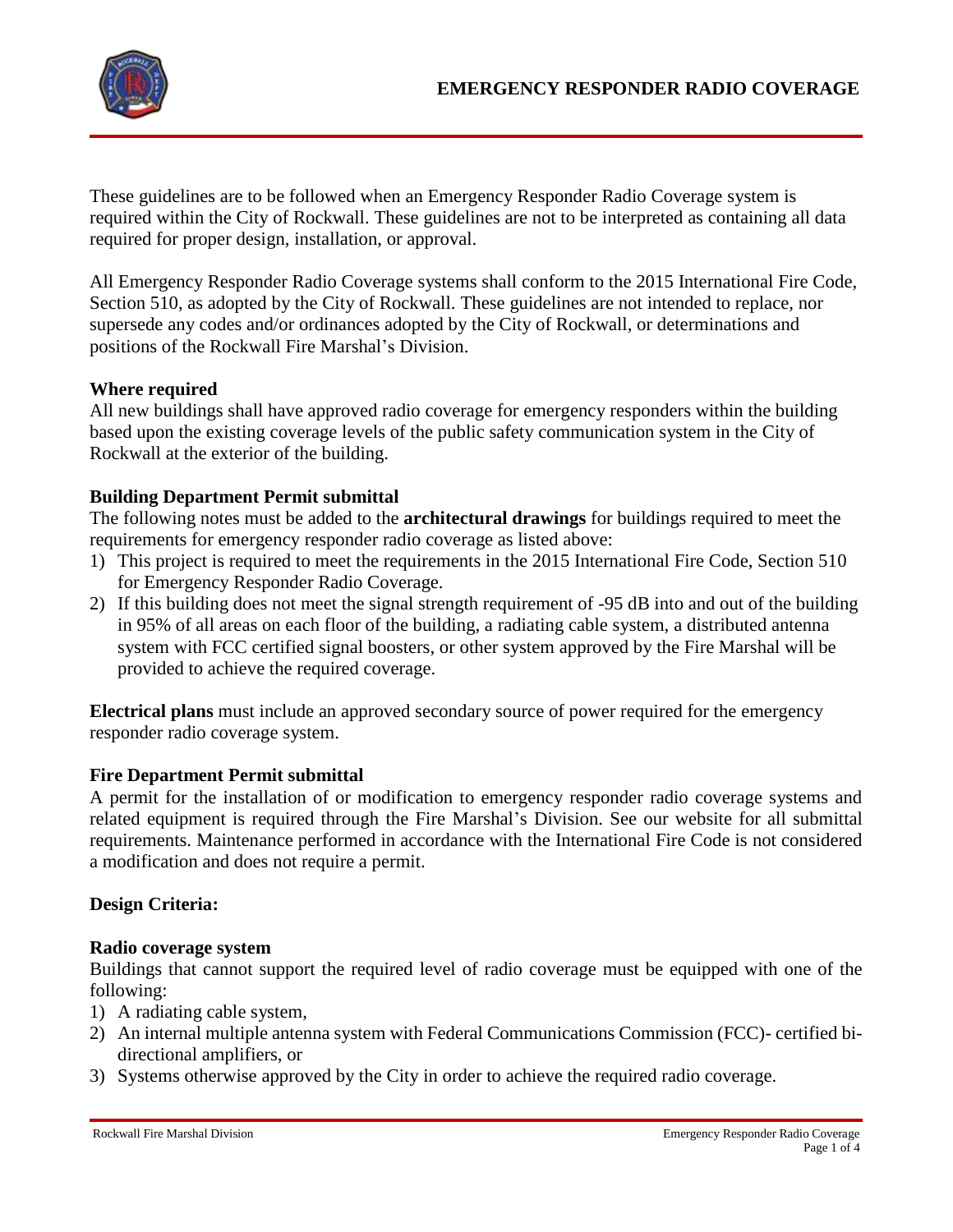

## **Radio signal strength**

The building is considered to have acceptable emergency responder radio coverage when the signal strength measurements in 95 % of all areas on each floor of the building meet the following signal strength requirements:

- 1) A minimum signal strength of -95 dBm must be receivable within the building.
- 2) A minimum signal strength of -95 dBm must be received by the Agency's radio system when transmitted from within the building.

### **Frequency information**

| Rockwall County Interoperable Radio Network<br>Frequency Allocation for P25 Phase II System |  |                                        |
|---------------------------------------------------------------------------------------------|--|----------------------------------------|
| Channel 1 800.01875 TX<br>770.01875 RX                                                      |  | Channel 2 801.06875 TX<br>771.06875 RX |
| Channel 3 802.06875 TX<br>772.06875 RX                                                      |  | Channel 4 802.76875 TX<br>772.76875 RX |

Channel 5 803.24375 TX Channel 6 804.43125 TX

Any question during design as to radio frequencies or radio system shall be directed to the Public Safety Communication Superintendent John Vermillion at (972) 772-6463.

773.24375 RX 774.43125 RX

#### **Standby power**

An approved secondary source of power must be provided for radio coverage systems. The standby power supply shall be capable of operating the radio coverage system for at least 24 hours. The standby power supply shall be either a battery system, UPS or an emergency generator. All batteries must be contained within a National Electrical Manufacturer's Association (NEMA) 4-type waterproof cabinet.

#### **Signal Booster**

If used, signal boosters must be contained within a NEMA 4-type waterproof case. The signal booster and battery system must be electronically supervised and monitored by a supervisory service (tied into fire alarm system as a supervisor trouble signal).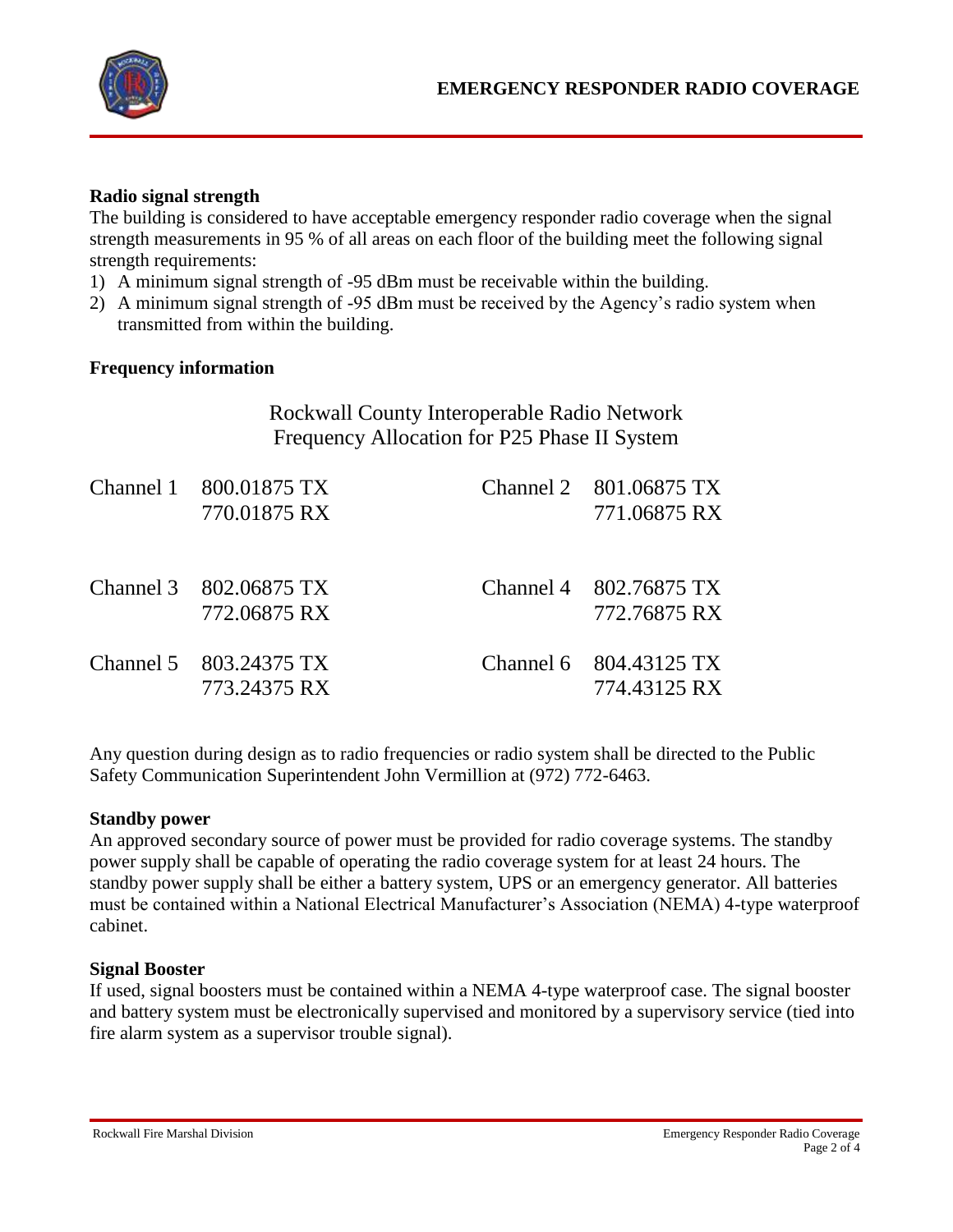

### **Approval prior to installation**

No amplification system capable of operating on frequencies used by the City of Rockwall may be installed without prior coordination and approval of the radio system licensee, City of Rockwall. Any such system shall comply with any standards adopted by the city.

## **Installation**

The system designer and the lead installation personnel must have the following minimum qualifications:

- 1) A valid FCC–issued general radio operator license and
- 2) Certification of in–building system training issued by a nationally recognized organization, school such as Associated Public Safety Communications Officials International (APCO), National Association of Business and Education Radio (NABER), Personal Communications Industry Association (PCIA) or the International Association for Radio, Telecommunications and Electromagnetics, Inc. (iNARTE) or a certificate issued by the manufacturer of the equipment being installed

### **Acceptance test**

Upon completion of the installation, the system is required to be tested after construction is complete in order to ensure that the two-way coverage on each floor of the building is a minimum of 90%. The test procedure shall be as follows:

- 1) Each floor of the building must be divided into a grid of 20 approximately equal test areas.
- 2) The test shall be conducted using a calibrated portable radio of the latest brand and model used by the agency of jurisdiction talking through the agency's radio communications system in both receive and transmit modes.
- 3) Failure of a maximum of two nonadjacent test areas shall not result in failure of the test.
- 4) In the event that three of the test areas fail the test, the floor shall be permitted to be divided into 40 equal test areas. Failure of a maximum of four nonadjacent test areas shall not result in failure of the test. If the system fails the 40-area test, the system must be altered to meet the 90% coverage requirement.
- 5) A test location approximately in the center of each test area must be selected for the test, with the radio enabled to verify two-way communications to and from the outside of the building through the radio communications system. Once the test location has been selected, that location shall represent the entire test area. Failure in the selected test location is considered a failure of that test area. Additional test locations are not permitted.
- 6) The gain values of all amplifiers shall be measured and the test measurement results shall be kept on file with the building owner so that the measurements can be verified during annual tests.
- 7) As part of the installation, a spectrum analyzer or other suitable test equipment shall be utilized to ensure spurious oscillations are not being generated by the subject signal booster. This test shall be conducted at the time of installation.
- 8) Installed systems must be registered with the FCC. Proof of registration must be provided to the Rockwall Fire Marshal's Division.
- 9) Fire Marshal's Division shall witness the final acceptance test.